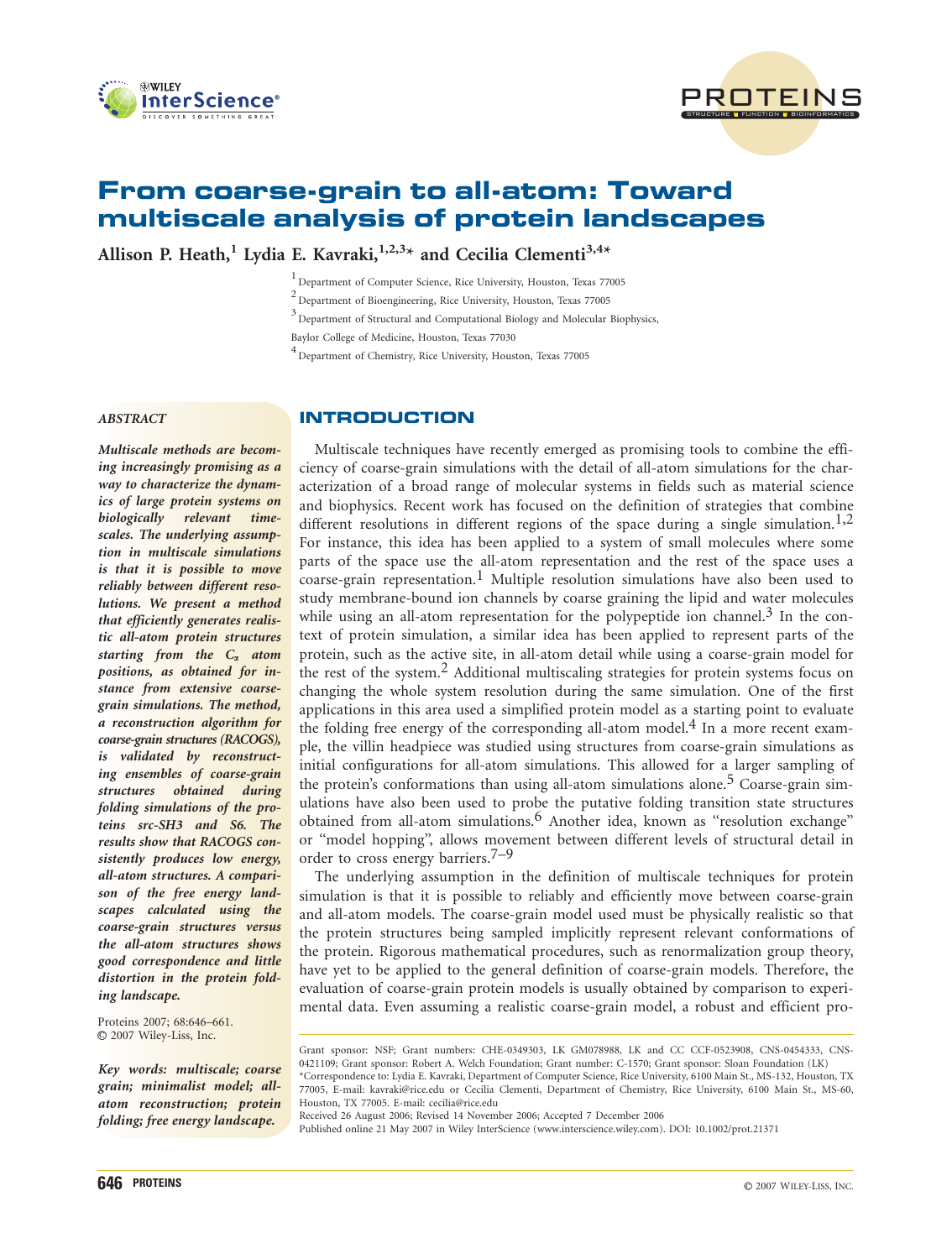cedure is needed to add all-atom details to coarse-grain protein structures to produce realistic (i.e., physicochemically sound) all-atom structures. It has been shown that moving between coarse-grain and all-atom models for systems such as simple polymers and liquids is possible. $8,10-12$  However, the feasibility of consistently adding all-atom detail to coarse-grain protein models has not been thoroughly tested. There have been no thorough studies on whether moving from coarse-grain to all-atom protein structures distorts the thermodynamic properties of the corresponding ensembles of structures. Several reconstruction methods have been proposed for protein systems in the context of structure prediction, homology modeling, and protein design. These procedures mainly deal with the reconstruction of native state structures. However, the reconstruction of coarse-grain structures from extensive simulations with minimalist models, spanning large regions of the protein folding landscape, requires addressing additional concerns.

In this paper we describe a method to add all-atom detail to "general" (folded, unfolded, or partially folded) coarse-grain structures defined only by the positions of  $C_{\alpha}$  atoms. We first validate our method using structures selected from the Protein Data Bank  $(PDB)$ .<sup>13</sup> Most existing reconstruction algorithms are tested in this manner and we show that our method performs comparably with previous methods in this context. However, the reconstruction of protein structures spanning large regions of the protein folding landscape cannot be truly tested only considering PDB structures. We evaluate our procedure by applying it to coarse-grain structures generated by extensive folding/unfolding simulations performed using a minimalist model.<sup>14,15</sup> The results show that our method consistently produces realistic all-atom structures. To show the consistency between the coarsegrain and all-atom models, the reconstructed ensembles of both sets of structures are used to compute free energy landscapes. The results show that there is good correspondence between the landscapes produced by the coarse-grain and all-atom structures. In contrast, comparison to state-of-the-art side-chain positioning (SCP) programs illustrates that methods designed and optimized to reconstruct PDB structures cannot be reliably used to recover all-atom details in large regions of the protein folding landscape.

The reintroduction of all-atom resolution into protein configurations generated by coarse-grain simulations allows one to ''zoom in'' on the details in particular regions of a protein folding landscape. A closer look at the misfolded structures visited during the folding of a mutant of S6  $(S6^{Alz})$  show that the mechanism of stabilization of nonnative structures for this protein is fully in agreement with experimental evidence. Similarly, the analysis of the all-atom reconstructed transition state ensemble (TSE) of src-SH3 depicts a folding mechanism consistent with previous experimental and computational studies. To our knowledge this is the first large scale reconstruction experiment on a protein system, and provides solid groundwork for future development on multiscale modeling of protein systems.

# EXISTING RECONSTRUCTION **METHODS**

As mentioned above, algorithms for the reconstruction of all-atom protein structures from coarse-grain structures have mainly been developed for applications in structure prediction, homology modeling, and protein design. Our goal of reconstructing large coarse-grain simulations spanning large regions of the protein folding landscape presents a different set of problems. We discuss these problems and how they were addressed in the Section Reconstruction Algorithm for Coarse-Grain Structures (RACOGS). In this section we briefly review the main ideas and previous work on reconstruction methods. When reconstructing protein structures using only the positions of the  $C_{\alpha}$  atoms the problem is usually broken down into two parts. The backbone atoms are added to the structure first and then side-chain atoms are added to the reconstructed backbone.

### Backbone reconstruction algorithms

The problem of determining the backbone atom positions of a protein with only the knowledge of the  $C_{\alpha}$ atoms appears in the literature multiple times for different applications. Existing approaches to place backbone atoms use a variety of techniques such as analytical methods,<sup>16–18</sup> using known structures or peptide fragments explicitly<sup>19–23</sup> and more general statistical methods24–26 based on a large number of known structures. Many of these methods have been validated on structures from the PDB, where they have been shown to position the backbone atoms efficiently and with a high degree of accuracy.

## SCP algorithms

After the backbone atoms have been added to the coarse-grain structures the next step is to place in the side-chain atoms. The SCP problem has been heavily studied because of its applications in predicting and designing protein structures. Methods addressing the SCP problem usually discretize possible side-chain conformations into rotamers. Each rotamer represents one conformation of a side-chain. A set of these rotamers for all of the amino acids is called a ''rotamer library.'' Much recent research has focused on producing rotamer libraries that realistically represent the conformations of sidechains. $27$  In this context, the SCP problem is normally defined as given the positions of the backbone atoms, a set of possible rotamers for each residue, and an energy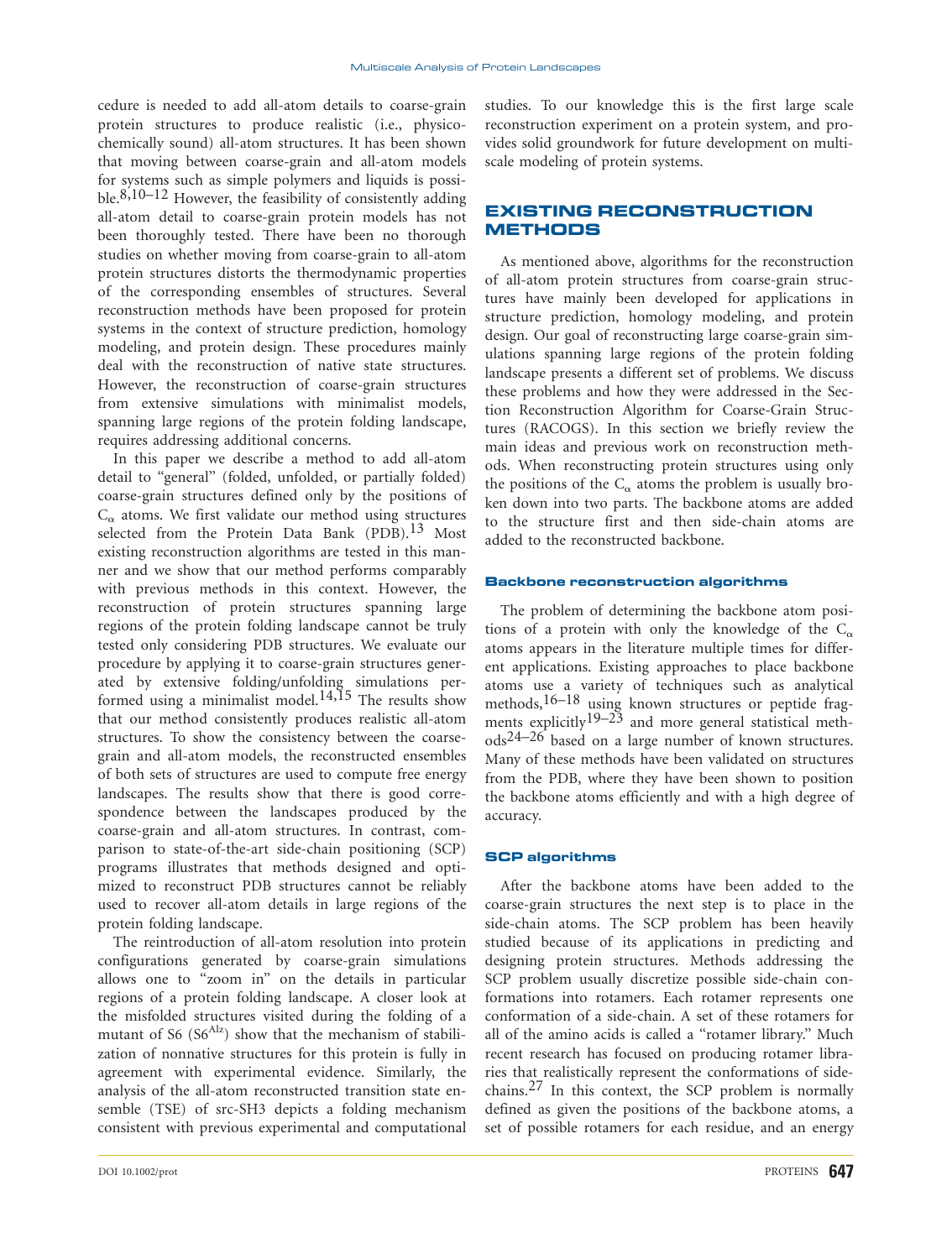function, find a rotamer for each residue such that the final structure containing the positions of all of the sidechain atoms has the lowest global energy. It has been shown that the SCP problem is NP-complete28 and that the solution cannot be approximated within any error bound.<sup>29</sup> Previous work has also shown that there are limits on SCP accuracy on native and near-native backbones.30,31 However, practical results have suggested that good conformations can be produced readily. Many methods have been proposed to solve this problem based on techniques such as dead-end elimination and its variants,32–38 Monte Carlo methods,22,39 simulated annealing, 40 local optimization, 30, 41, 42 genetic algorithms,43,44 mean field optimization,45–47 graph theoretical algorithms,  $48-51$  integer linear programming,  $52,53$ consensus modeling,  $31$  and other approaches.  $54$  These methods have been mainly tested upon their performance by how well they reconstruct PDB structures given only backbone coordinates.

# RECONSTRUCTION ALGORITHM FOR COARSE-GRAIN **STRUCTURES**

RACOGS was designed for the purpose of multiscale modeling of protein landscapes. In this vein, several considerations were taken into account during the development of the method. Most importantly, the all-atom structures produced by the algorithm must be physically realistic. Coarse-grain structures obtained through folding simulations using minimalist models differ from PDB structures because they can be far away from the native state of the protein. PDB structures are usually native or near-native structures, while coarse-grain simulations can contain more unstructured conformations found in the unfolded and transition states of the protein. A good reconstruction method should be able to handle any legitimate conformation of the protein.

An additional problem is presented by the fact that there are no original all-atom structures to compare to when reconstructing coarse-grain structures spanning large regions of the protein folding landscape. Therefore, a metric needs to be chosen to assess how realistic a reconstructed structure is. In this work we evaluate the "goodness" of protein structures by their relative potential energy, according to the Boltzmann criterion. We use a standard force field, AMBER99<sup>55</sup> with a generalized born/solvent accessible (GB/SA) implicit water model,<sup>56</sup> to evaluate the energy of the all-atom structures.

For the reconstruction method to be useful there must be a high probability that the coarse-grain structure will produce a reasonable all-atom structure. During multiscale modeling any valid coarse-grain structure may be considered a candidate for reconstruction. At the same time, the method must also be efficient enough to reconstruct hundreds of thousands of coarse-grain structures in a reasonable amount of time. Therefore, the reconstruction method should be able to efficiently produce relatively low-energy (i.e., statistically significant when Boltzmann-weighted) all-atom structures from most of the coarse-grain structures, even if very far from the native state. This is a key difference from previous reconstruction methods: While existing methods focus on the recovery of a native-like geometry, RACOGS was designed specifically to obtain physically realistic all-atom structures in any region of the folding landscape visited by coarse-grain protein simulations. We designed RACOGS to use only the  $C_{\alpha}$  atom positions to produce a structure containing all heavy atom positions of the protein.

RACOGS combines previous methods by Feig et al.<sup>25</sup> to handle the backbone reconstruction and a modified version of the method described by Xiang and Honig<sup>31</sup> to perform SCP. A novel side-chain minimization step has been added after the SCP step. We show that this step represents a crucial component of the method as it improves its performance greatly, and efficiently produces realistic all-atom structures even in regions far from the native state. The final step adds hydrogens to the structure and performs a short all-atom minimization. The steps of RACOGS are detailed in the following sections and illustrated in Figure 1.

#### Backbone reconstruction

The first step in RACOGS is to position the backbone atoms given only the  $C_{\alpha}$  atom positions. The C, O, N, and  $C_{\alpha}$  atoms of each amino acid are considered backbone atoms. The first step in Figure 1 corresponds to the backbone reconstruction step. The backbone reconstruction step of RACOGS is performed using the method previously proposed by Feig et al.,<sup>25</sup> which is in turn based on the work of Milik et al.24 This is a statistical method that compiles the average positions of the backbone atoms of an amino acid based on the distances to the neighboring  $C_{\alpha}$  atoms. Then these average positions are used to place the atoms in a coarse-grain structure. To compile the statistics 4013 nonredundant protein structures were selected from the PDB.

#### Side-chain positioning

After the backbone atoms have been added, the next step is to position the side-chain for each residue, as shown in Figure 1. We have modified the method described by Xiang and  $\text{Honi}^3$  for use in RACOGS. This method was chosen because it has been shown to perform well when reconstructing PDB structures, and is fairly efficient. The rotamer library used in this work is the most extensive backbone dependent, coordinate rotamer libraries described in Ref. 31. However, any rotamer library can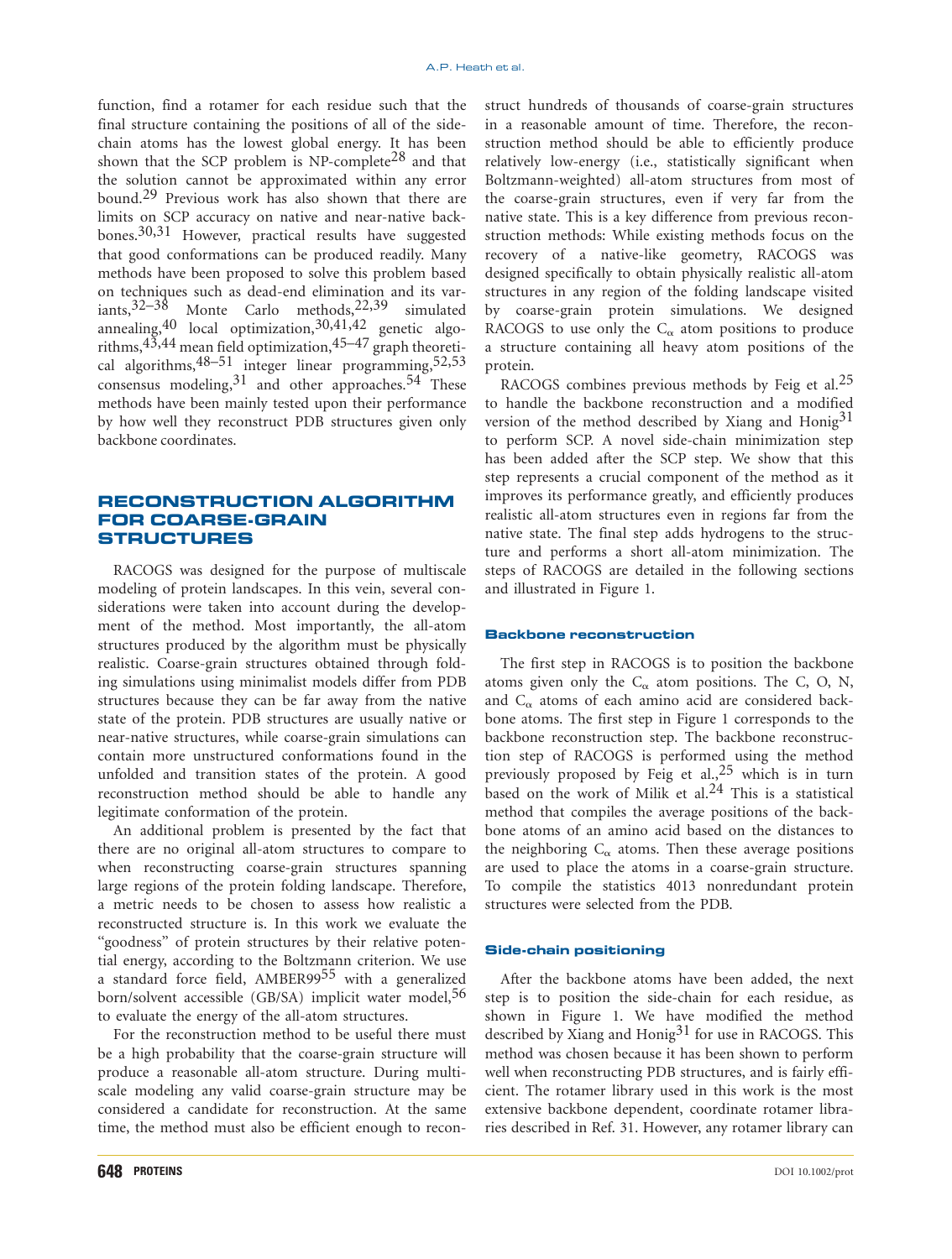be used in the method. The energy function used in the SCP step consists of the van der Waals and dihedral energy terms as defined by the AMBER99 force field.<sup>55</sup>

The method to place the side-chains is a straightforward hill climbing algorithm. It starts by generating an initial



structure that contains positions for all of the side-chains based on the backbone atom positions. The initial structure is constructed by placing the rotamer on each residue that has the minimal energy between the side-chain and the backbone atoms of the other residues. During this procedure any rotamer that has interaction energy with the backbone higher than a user defined cutoff is discarded and is no longer considered in further iterations. The energy cutoff helps to improve the efficiency by eliminating any side-chains that have steric clashes with atoms in the backbone. In this work an energy cutoff of 100 kcal/ mol was used. Unlike the Xiang and Honig method, we only use this one structure as the initial conformation rather than generating 120 starting conformations. This was done to improve efficiency, even if it could cause a slight decrease in accuracy. However, the results show that the method still performs well. Additionally, there is evidence that most side-chains can be placed correctly by only using their interactions with the backbone<sup>57</sup> and other methods also use this as the initial structure.<sup>54</sup>

Starting from the initial structure an iterative procedure is used to find side-chains with the lowest energy. Each side-chain is selected in turn, and the interaction energy between the possible rotamers of currently selected side-chain and all of the other currently placed side-chains and the backbone is considered. If there is another rotamer that has a lower energy, the current rotamer is replaced by the lower energy rotamer. This continues until after a full iteration over the entire protein none of the rotamers are replaced or until a user specified maximum number of iterations is reached. In the results of this paper the maximum number of iterations allowed was 10, which was never reached when reconstructing the coarse-grain simulations of src-SH3 and S6. The rotamers can be considered sequentially down the chain or in a random order. We found that for the proteins studied in this paper the order of iteration did not affect the results.

#### Side-chain minimization step

After the SCP a number of side-chains in very highenergy conformations were detected. The all-atom minimization could only fix a small fraction of the high-energy

**Cartoon illustration of the RACOGS method for a short peptide with the** sequence VAL-ASP-SER-LEU-VAL. (1) Starting from the  $C_{\alpha}$  atoms the backbone atoms are added. (2) After the backbones are added the side-chains are placed. (3) The first and third amino acids, circled, are clashing and causing a high energy interaction. The side-chain minimization step is performed on the first amino acid and resolves the clash. The last step of adding hydrogens and performing an all-atom minimization is not shown. [Color figure can be viewed in the online issue, which is available at www.interscience.wiley.com.]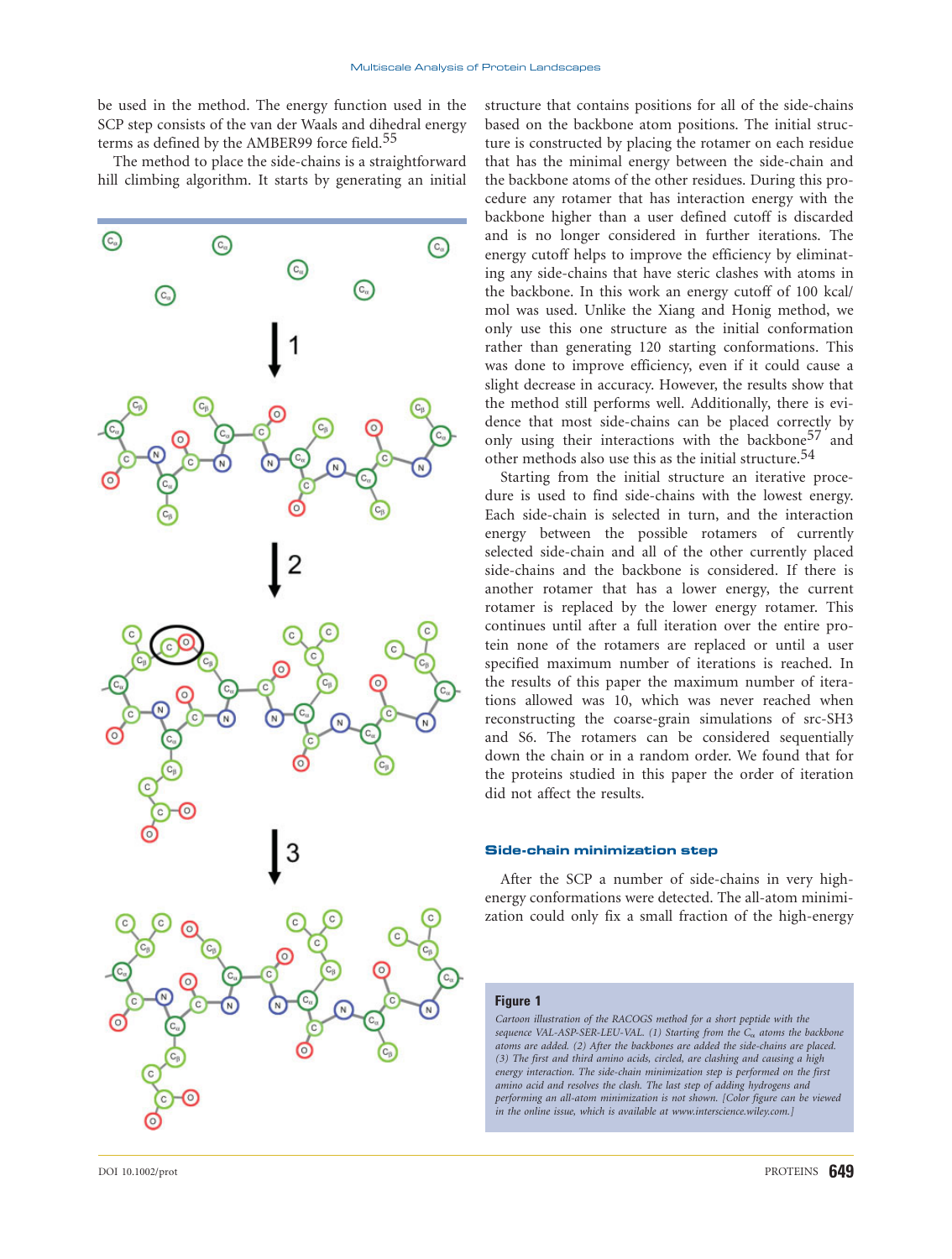interactions, producing many structures with unreasonably high energy. The all-atom minimization is also the most expensive part of the procedure and is performed for a fixed number of steps. Therefore, the energetic frustration introduced in the SCP needs to be removed to improve the overall performance of the method. The side-chain minimization step was developed to address this issue. After side-chain placement, if the energy between a side-chain and the rest of the protein is greater than a user specified cutoff then minimization is performed on the high-energy side-chain. This is performed by fixing the rest of the protein in place and only allowing the high energy side-chain to move during minimization. The side-chain minimization step is illustrated in Step 3 of Figure 1. The side-chain minimization was performed with the van der Waals, dihedral, bond and angle terms from the AMBER99 force field.<sup>55</sup> These terms were chosen to eliminate steric clashes without causing undue bond or angle stretching. The minimization was performed using the conjugate gradient method from the standard optimization package  $OPT++^{58}$  with a maximum number of iterations set to 100.

Our independently developed side-chain minimization step is similar to a method recently proposed for sidechain modeling in protein–protein docking.59 The purpose of this step is to overcome the limitations of using a rotamer library by allowing the side-chain to move through a continuous space. As rotamer libraries are built upon statistics on relative positions of side-chain atoms in native protein structures, they may introduce a strong bias in the positioning of side-chain in nonnative configurations, where the local packing is not as tight. Overall, the side-chain minimization step produces allatom structures with lower initial energy and less steric clashes, which greatly improves the performance of the subsequent all-atom minimization over the whole protein. The results presented in next section show that including the side-chain minimization step significantly increases the number of low-energy structures obtained, particularly when considering configurations that are not necessarily close to the protein native state.

# All-Atom minimization

The final step of the reconstruction process is to perform a short all-atom minimization over the whole protein. Once all of the side-chain heavy atoms are added to each structure, hydrogens are added using the leap program from the AMBER 8 suite.60 Then the all-atom structures are minimized for up to 150 steps of conjugate gradient minimization using the program sander from the AMBER 8 molcular dynamics package. We observed that for src-SH3 and S6 the energy normally converges after roughly 100 steps of minimization. The energy function used is AMBER99 with the GB/SA implicit water model. The parameters used for GB/SA are from

Onufriev et al.,<sup>56</sup> which were developed to improve accuracy in simulations with large conformational changes.

# RESULTS

RACOGS was first tested on the reconstruction of PDB structures. The accuracy of RACOGS is presented in comparison to a SCP method known to perform well on PDB structures, SCWRL 3.0.<sup>50</sup> The second, and most important, part of the results focuses on the reconstruction of coarse-grain structures obtained from simulations. The coarse-grain model used has been extensively discussed and validated elsewhere and has been shown to produce results in good agreement with experimental data.14,15 We demonstrate that RACOGS is able to reconstruct a high percentage of low-energy, all-atom structures from the coarse-grain structures. On the contrary, using a method developed for protein structure prediction applications produces a much lower percentage of all-atom structures when applied to coarse-grain simulations.

The comparison of the resulting free energy landscapes from the reconstructed all-atom structures and the coarse-grain structures shows that they are consistent. In addition, a closer look at the misfolded structures of a mutant of S6, and at the transition state structures of src-SH3 shows that the all-atom structures are in agreement with experimentally determined properties. All of the reconstruction experiments were run on Ada, a Cray XD1 system containing 316 dual core AMD Opteron 275 2.2 GHz processors located at Rice University.

### Preliminary applications and performance evaluation

# Reconstruction of PDB structures

As discussed in the section Existing Reconstruction Methods, many methods have been proposed for SCP. Among those we choose to compare RACOGS to SCWRL 3.0 because it is a popular, recent, readily available, and very fast method.<sup>50</sup> SCWRL 3.0 has been shown to have comparable accuracy to other recent methods.39,52

We tested RACOGS and SCWRL 3.0 on a set of 2945 nonredundant protein structures culled from the PDB, which contain the positions of all of the heavy atoms. To equalize the test we use only the  $C_{\alpha}$  coordinates from the PDB structures as input for the backbone reconstruction method described in the section Backbone Reconstruction. The reconstructed backbones are then given either to the SCP step in RACOGS or to SCWRL 3.0. In both cases no all-atom minimization was performed. Then the side-chain RMSD between the structures produced by the two methods and the original PDB structures is compared. As shown in Figure 2, even if SCWRL 3.0 performs slightly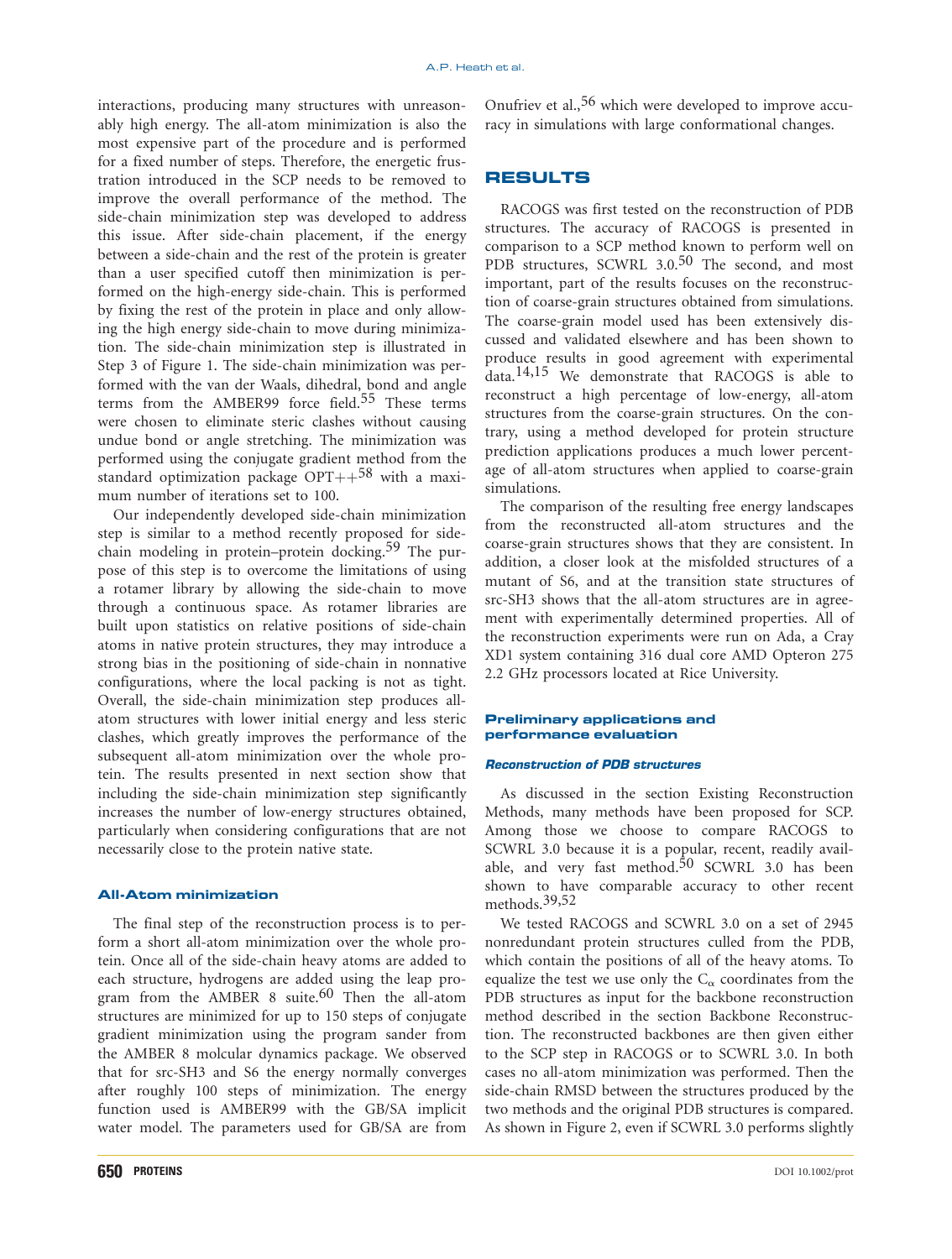

Figure 2 Histograms of side-chain RMSD for PDB structure reconstruction: (a) Results obtained with RACOGS, with a median RMSD of 2.62A˚; (b) Results obtained with SCWRL 3.0, with a median RMSD of 1.94 Å.

better (with a median of 1.94 Å RMSD versus a median of 2.62 Å RMSD obtained with RACOGS) our method has competitive accuracy when reconstructing PDB structures. In the rest of the results we show that for the purpose of reconstructing coarse-grain simulations RACOGS performs drastically better.

#### Reconstruction of coarse-grain simulations

As stated above, the main purpose of RACOGS is to enable multiscale modeling of proteins by consistently reconstructing all-atom details from coarse-grain structures obtained by simulations using minimalist protein models. We present in this section the results of a largescale reconstruction of the folding landscapes of two protein systems.

### Model systems in coarse-grain simulations: src-SH3 and S6

The two proteins used in the coarse-grain simulations are the src-SH3 domain (residues 84–140 from PDB code 1FMK) and ribosomal protein S6 (PDB code 1RIS). The src-SH3 domain was chosen because its folding/unfolding process has been extensively studied by experiment, theory, and simulations. The protein contains  $\beta$ -sheets packed orthogonally, which form a hydrophobic core. The  $\beta$ -sheets are connected by the RT, n-src, and distal loops. The src-SH3 domain is found in proteins involved in signal transduction and cytoskeleton components.<sup>61</sup> It has been a model system in studying protein folding because it is relatively small, folds independently and can be modeled by two-state kinetics.<sup>62</sup>

The ribosomal protein S6 is one of many small protein subunits found in the ribosome. It binds to RNA and ribosomal protein S18 during the formation of the 30S ribosomal subunit.<sup>63</sup> It consists of four anti-parallel  $\beta$ sheets and two  $\alpha$ -helices, which create a hydrophobic core.64 Experiments have shown that S6 can also be modeled by two-state kinetics.65,66 We analyze both the wild-type S6  $(S6<sup>wt</sup>)$  and a mutant  $(S6<sup>Alz</sup>)$  obtained upon the mutations EA41/EI42/RM46/RV47. This mutant is referred to as  $S6<sup>Alz</sup>$  as this set of mutations causes the protein to become highly homologous to the Alzheimer peptide and it has been shown to significantly increase the aggregation propensity of  $S6.67$ 

### Coarse-grain model used

All-atom reconstruction was performed on 606,000 coarse-grain structures for each of  $src-SH3$ ,  $SG<sup>wt</sup>$ , and  $SG<sup>Alz</sup>$ . The coarse-grain structures were obtained from simulations using a minimalist protein model at the folding temperature of the proteins. The simulations extensively sample the folding landscape from the completely unfolded to the completely folded states. The details of the model used are described in Das et al.<sup>14</sup> In the case of S6 the model is augmented with experimental data as described in Matysiak and Clementi<sup>15,68</sup> The coarse-grain model takes into account both sequence information and energetic frustration to provide a realistic picture of a protein during the folding process. In this model the protein is represented by only the coordinates of the  $C_{\alpha}$  atoms.

#### Comparison to an existing SCP method

The performance of RACOGS is again compared with SCWRL 3.0, but this time on coarse-grain structures instead of PDB structures. To compare the two methods we substitute SCWRL 3.0 for the SCP step of RACOGS.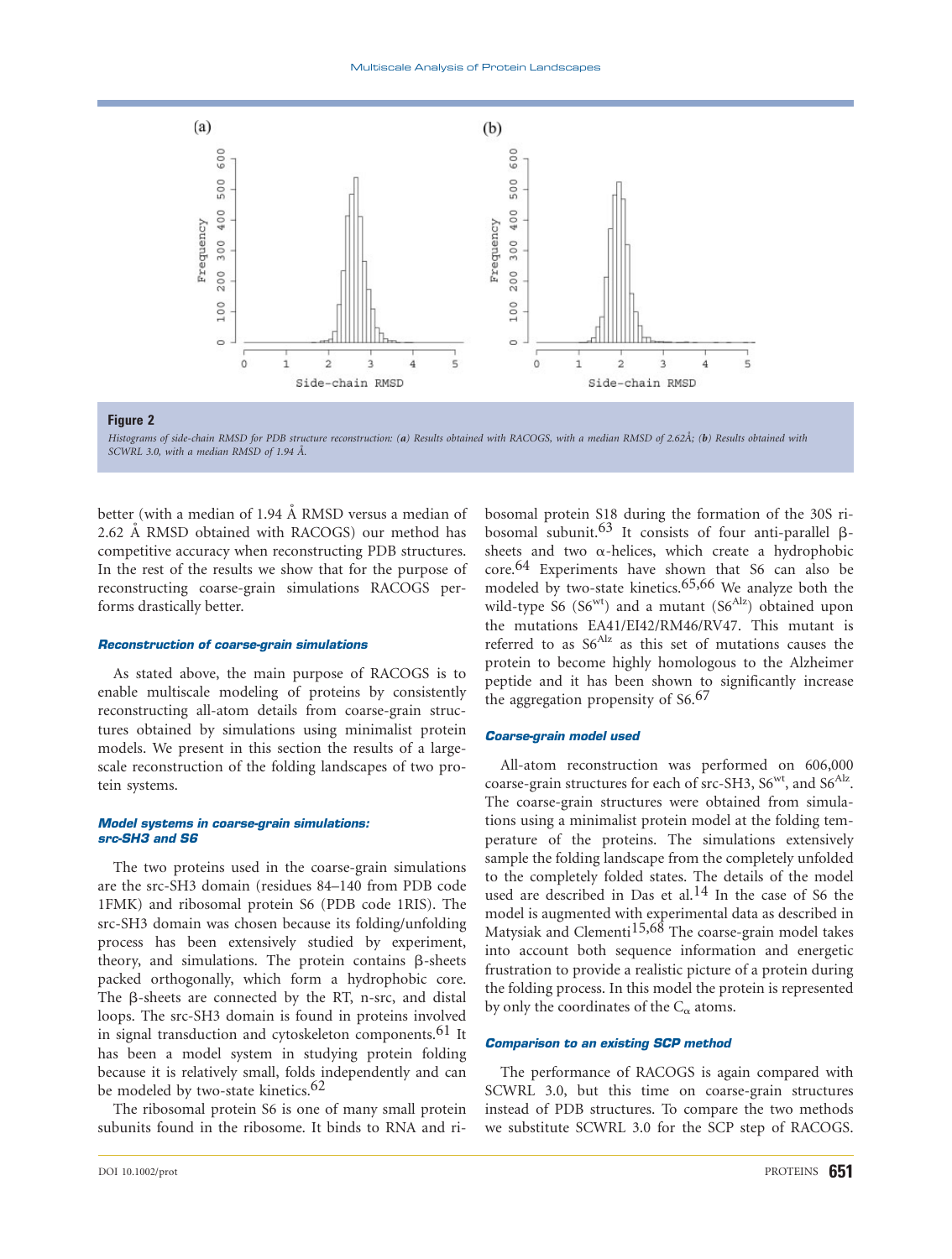

Figure 3 Percentage of all-atom structures with energy below a given value as produced from coarse-grain structures of (a) src-SH3 and (b) S6wt. Results from RACOGS and SCWRL 3.0 (both with and without side-chain minimization) are compared. The remaining structures have unreasonably high energy mainly because of steric clashes.

The backbone atoms were added using the method described in the Backbone Reconstruction section to the coarse-grain structures. The reconstructed backbone was then used as input for SCWRL 3.0. The output structures from SCWRL 3.0 were minimized as described in the section All-Atom Minimization. The energies of these allatom minimized structures were then compared with the energies of the all-atom minimized structures produced by RACOGS for the same coarse-grain structures.

As discussed previously, the performance is evaluated by considering the number of low-energy (according to the Boltzmann criterion), all-atom structures produced from the coarse-grain structures. The distribution of energy values for structures produced by each method are shown in Figure 3 for src-SH3 and S6<sup>wt</sup>. RACOGS is able to produce substantially more low-energy structures than SCWRL 3.0. In the case of src-SH3 the number of low energy structures produced by SCWRL 3.0 with allatom minimization is less than 50% of the total number of structures. Using RACOGS, 95% of the reconstructed structures of src-SH3 have low-energy. For S6<sup>wt</sup> less than 20% of the structures have low energy when using SCWRL 3.0. In contrast, more than 80% of the all-atom structures of S6 have low energy when using RACOGS.

SCWRL 3.0's performance when reconstructing coarsegrain structures is somewhat surprising because this method performed well on the PDB structures and has been used quite successfully in several applications such as homology modeling and structure prediction.<sup>69</sup> However, the difference in performance may be explained by considering that while both methods on the surface address positioning of side-chains, they were designed with very different goals in mind. SCWRL 3.0 was designed to mainly be used in protein structure prediction applications. RACOGS was designed to reconstruct low-energy, all-atom structures from coarse-grain structures obtained from simulations where the protein undergoes large conformational changes, visiting regions far from the native state. Additionally, SCWRL 3.0 uses a simplified energy function to generate its output, but our final evaluation is done using AMBER99. Switching between two different energy functions may have an influence on the results. Further investigation into these issues is outside of the scope of this paper, but may help develop improved reconstruction methods in the future. These results show that developing and testing methods by how well they reconstruct PDB structures may not be the best measure to use when choosing a method to reconstruct coarse-grain simulations.

# Effect of the side-chain minimization step

To assess how the side-chain minimization step influenced the reconstruction method, we analyzed two variants of RACOGS: one without the side-chain minimization step and one with the side-chain minimization step. This same comparison was made for the structures reconstructed by SCWRL 3.0. The side-chain minimization step was first performed on the output structures of SCWRL 3.0, and then the all-atom minimization was performed.

We compared the number of low-energy, all-atom structures produced by RACOGS and SCWRL 3.0, including and excluding the side-chain minimization step. The results are shown in Figure 3 for src-SH3 and S6<sup>wt</sup>. The side-chain minimization step substantially improves the number of low energy all-atom structures recovered for both RACOGS and SCWRL 3.0. With the addition of the side-chain minimization step, SCWRL 3.0 still does not produce as many low-energy, all-atom structures as RACOGS.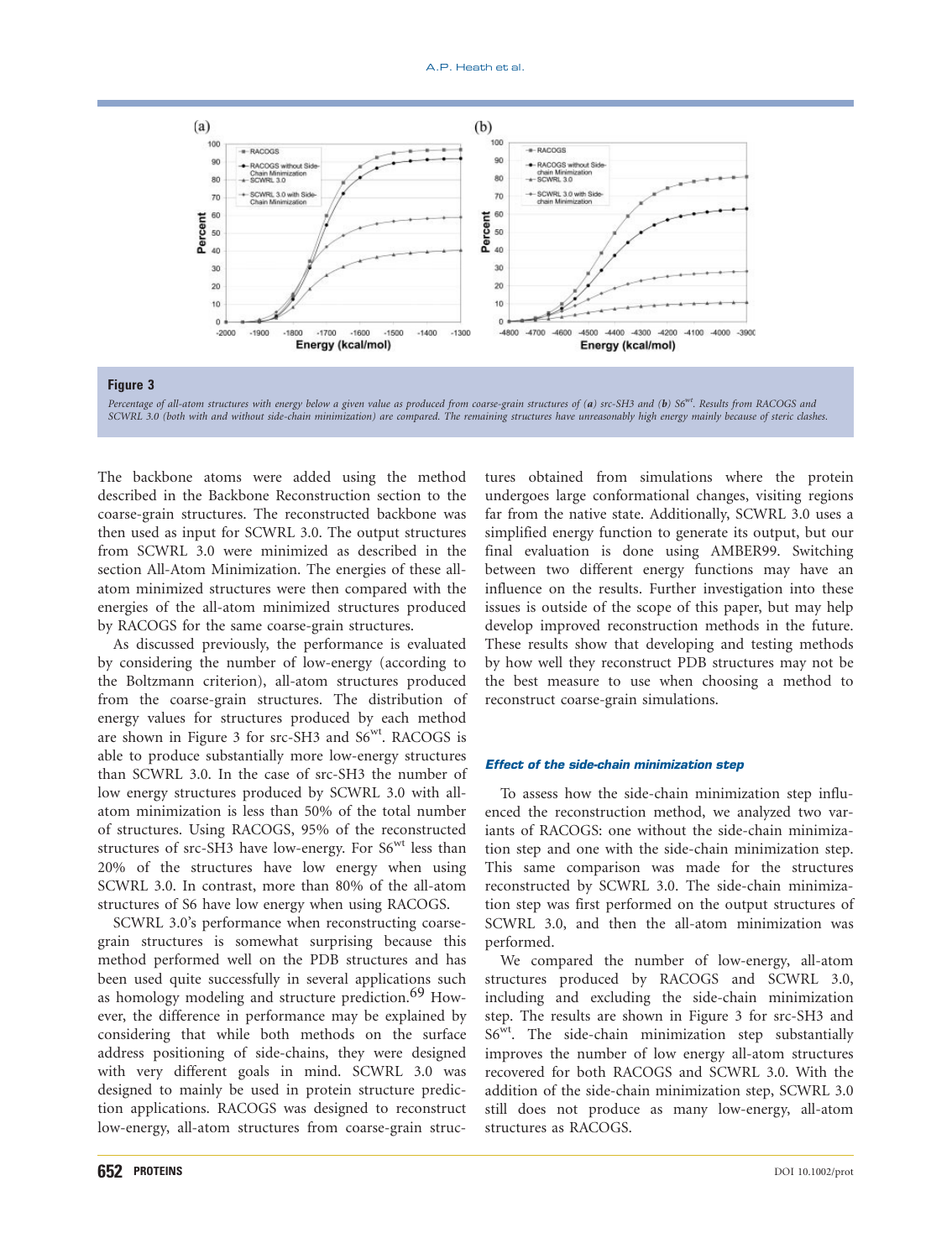

Figure 4 Percent of high energy (>10 kcal/mol) side-chain interactions before and after the side-chain minimization step, for each of the twenty amino-acids. These results correspond to the reconstruction of PDB structures. [Color figure can be viewed in the online issue, which is available at www.interscience.wiley.com.]

In the case of src-SH3, not performing the side-chain minimization step results in  $\sim$ 5% more of the RACOGS structures and 20% more of the SCWRL 3.0 structures having physically unrealistic high energy than with the step included. The results are more dramatic for  $S6<sup>wt</sup>$ ; about 20% more of both the RACOGS and the SCWRL 3.0 structures have unreasonably high energy when the side-chain minimization step is not used. A closer look at the interaction energies of specific amino acids provides a better understanding of how the side-chain minimization step is affecting the all-atom structures. PDB structures were first used to address the question and to assess how well the side-chain minimization step was able to reduce the energy for different types of amino acids. The same set of PDB structures used in the section Reconstruction of PDB Structures was used in this analysis.

The positions of the  $C_{\alpha}$  atoms for each PDB structure were used as input for RACOGS. We minimized any side-chain that had energy greater than 10 kcal/mol. We then counted the number of times a side-chain caused interaction energy greater than 10 kcal/mol before and after the side-chain minimization step for each type of amino acid. The results are plotted in Figure 4. Proline caused by far the most high-energy interactions, followed by the bulky amino acids tryptophan, tyrosine and phenylalanine. However, the side-chain minimization step is able to successfully reduce these high energy interactions. As shown in Figure 4, almost all of the high energy sidechains interactions are eliminated after the side-chain minimization step. This result holds for other amino acids besides proline as well. The structures of src-SH3 and S6 reconstructed using RACOGS present the same trend. Figures 5 and 6 show the number of high energy side-chains for src-SH3 and S6, respectively, over all 606,000 structures before and after the side-chain minimization step during the reconstruction process. For both proteins we see that the proline side-chains are causing the large majority of high-energy interactions, consistent with the results found using the PDB structures. Again, the side-chain minimization step fixes many of the high energy side-chain interactions. This is one of the main reason that using side-chain minimization step produces a much larger fraction of all-atom structures with reasonable energy. Overall the side-chain minimization step is able to produce more low-energy structures without significantly increasing the running time of the algorithm.

### Free energy landscape comparisons

The results presented in the previous sections suggest that RACOGS can be efficiently used to process large ensembles of coarse grain structures as starting points to characterize the dynamics of a protein system in all-atom detail. However, caution is needed when hopping between models at different resolutions. As significantly different energy functions are associated with the coarse grain and all-atom model, there is a priori no guarantee that the landscape sampled by one model is representative of the landscape corresponding to the other. A poor coarse grain model could mainly sample regions that are not significant when considered in the all-atom model. In such a case we expect the free energy surface defined by using the all-atom reconstructed structures to appear quite different from the corresponding free energy surface calculated from the coarse-grain structures, as a result of the different Boltzmann weights associated to the structures in the two models. From this point of view, the fact that the RACOGS-reconstructed all-atom and coarse-grain free energy landscape remain remarkably similar for both src-SH3 and S6 proteins (as shown in the following sec-



### **Figure 5**

**Percent of high energy (>10 kcal/mol) side-chain interactions before and after** the side-chain minimization step for each amino-acid. These results correspond to the in the reconstruction of src-SH3 structures from coarse-grain configurations sampled during extensive folding/unfolding simulations. [Color figure can be viewed in the online issue, which is available at www.interscience.wiley.com.]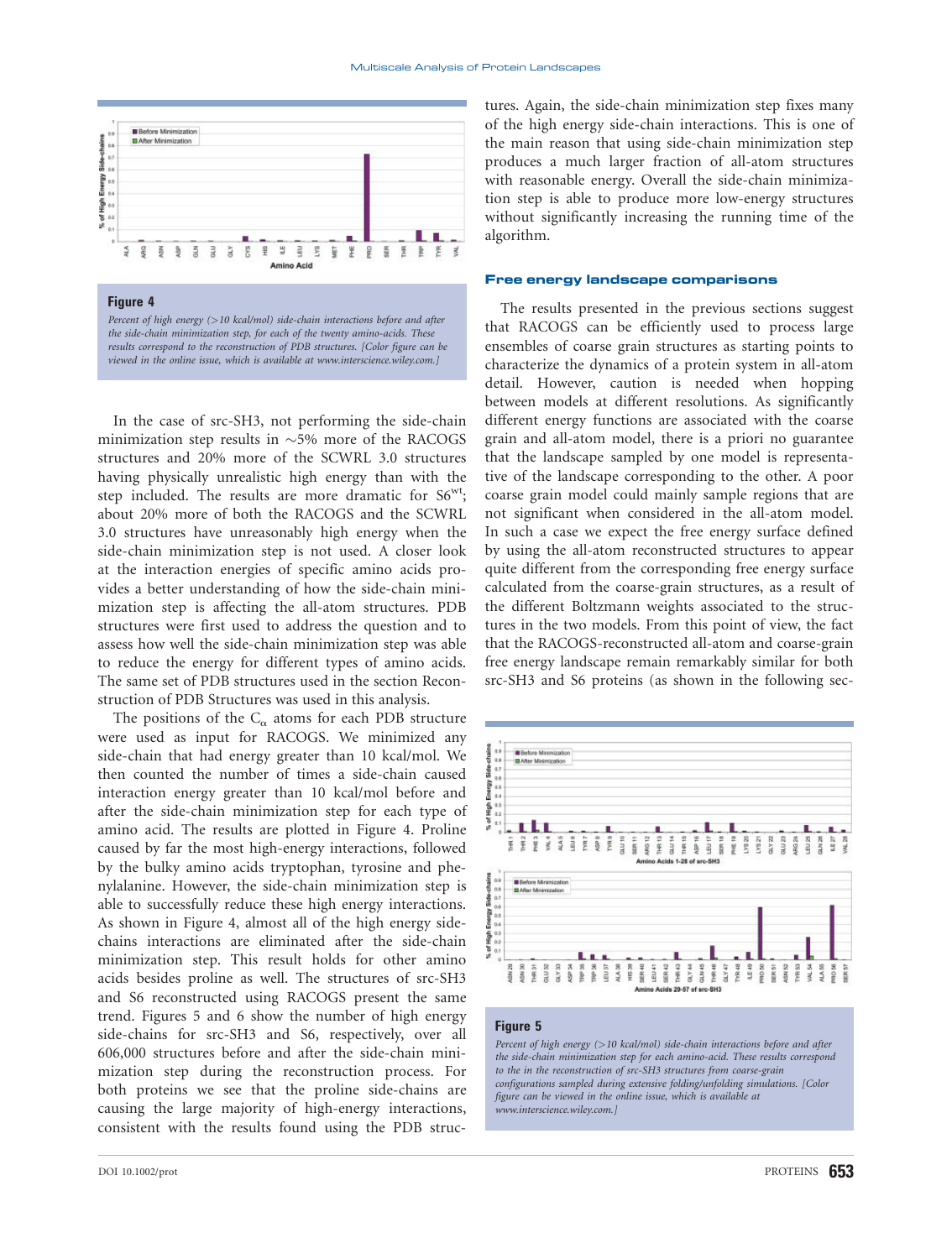

Figure 6 Percent of high energy (>10 kcal/mol) side-chain interactions before and after the side-chain minimization step for each amino acid. These results correspond to the in the reconstruction of structures of S6wt from coarse-grain configurations sampled during extensive folding/unfolding simulations. [Color figure can be viewed in the online issue, which is available at www.interscience.wiley.com.]

tions) represents a significant result. Clearly this does not represent a full proof of the consistency between the coarse grain and all-atom model used, as relevant configurations may have escaped the coarse sampling, and the detection of additional relevant regions of the landscape may be missed. However, the results presented in the following prove that it is possible to use a good coarse-grain model at least as a robust starting point for an extensive sampling of complex protein landscapes at all-atom resolution.

Although the determination of appropriate reaction coordinates for the definition of free energy surfaces is an area of active research, $70-72$  the free energy presented in this section are all obtained as a function of the coor-

dinates Q, the fraction of native, and A, the fraction of nonnative contacts. This choice of reaction coordinates is motivated by the fact that we want to compare the free energy landscapes associated with the all-atom reconstructed structures with the corresponding coarse grain landscapes, that have been originally calculated and validated by using this set of reaction coordinates, both for src-SH3<sup>14</sup> and S6.<sup>15</sup> In the definition of the parameters Q and A contacts are considered as native or nonnative based on their probability of forming in the native state.<sup>73</sup> A contact between a pair of residues is considered native if the probability of formation is >0.85 over all configurations with  $C_{\alpha}$  RMSD  $<$  2.5 Å from the crystal structure. If the probability of formation is <0.01 over the same set of structures the contact is considered nonnative.

The final energy after the all-atom minimization is used as input to the weighted histogram analysis method  $(WHAM)<sup>74</sup>$  to calculate the free energy in the all-atom model. The resulting free energy landscapes for the coarsegrain and all-atom models of src-SH3 are plotted in Figure 7. The free energy landscape computed using the low energy structures obtained using RACOGS is highly similar to the coarse-grain landscape. The folded, transition and unfolded states remain in place and no overall distortion is introduced into the landscape upon reconstruction.

The free energy barrier between the folded and unfolded states in the all-atom landscape of src-SH3 is calculated to be  $\Delta G/RT_f \approx 2.5 \pm 0.3$ . This value is in good agreement with the free energy barrier  $\Delta G/RT_f \approx 2 \pm 0.4$ calculated using the coarse-grain model.<sup>14</sup> As the definition of reaction coordinates represents the main source of error in the calculation of free energy differences, the error reported on the free energy barrier is estimated as the largest difference obtained when considering different sets of reaction coordinates, as in previous work.<sup>14,15</sup>

A folding temperature can be estimated from the RACOGS-reconstructed all-atom structures of src-SH3, as

Figure 7 The free energy landscape of src-SH3 at the folding temperature, obtained using (a) coarse-grain (b) all-atom structures reconstructed with RACOGS. The free energy is calculated as a function of the fraction of native contacts, Q, and the fraction of nonnative contacts, A. Each contour level marks a free energy change of 1 RT<sub>f</sub>.

The free energy surface of S6<sup>wt</sup> at the folding temperature, calculated using (**a**) coarse-grain (**b**) all-atom structures reconstructed with RACOGS. The free energy is shown as a function of the fraction of native contacts, Q, and the fraction of nonnative contacts, A. Each contour level marks a free energy change of 1 RT<sub>f</sub>.

regare energy landscape of S6<sup>Alz</sup> calculated using (**a**) coarse-grain or (**b**) all-atom structures, at the folding temperature. The free energy is plotted as a function of the fraction of native contacts, Q, and the fraction of nonnative contacts, A.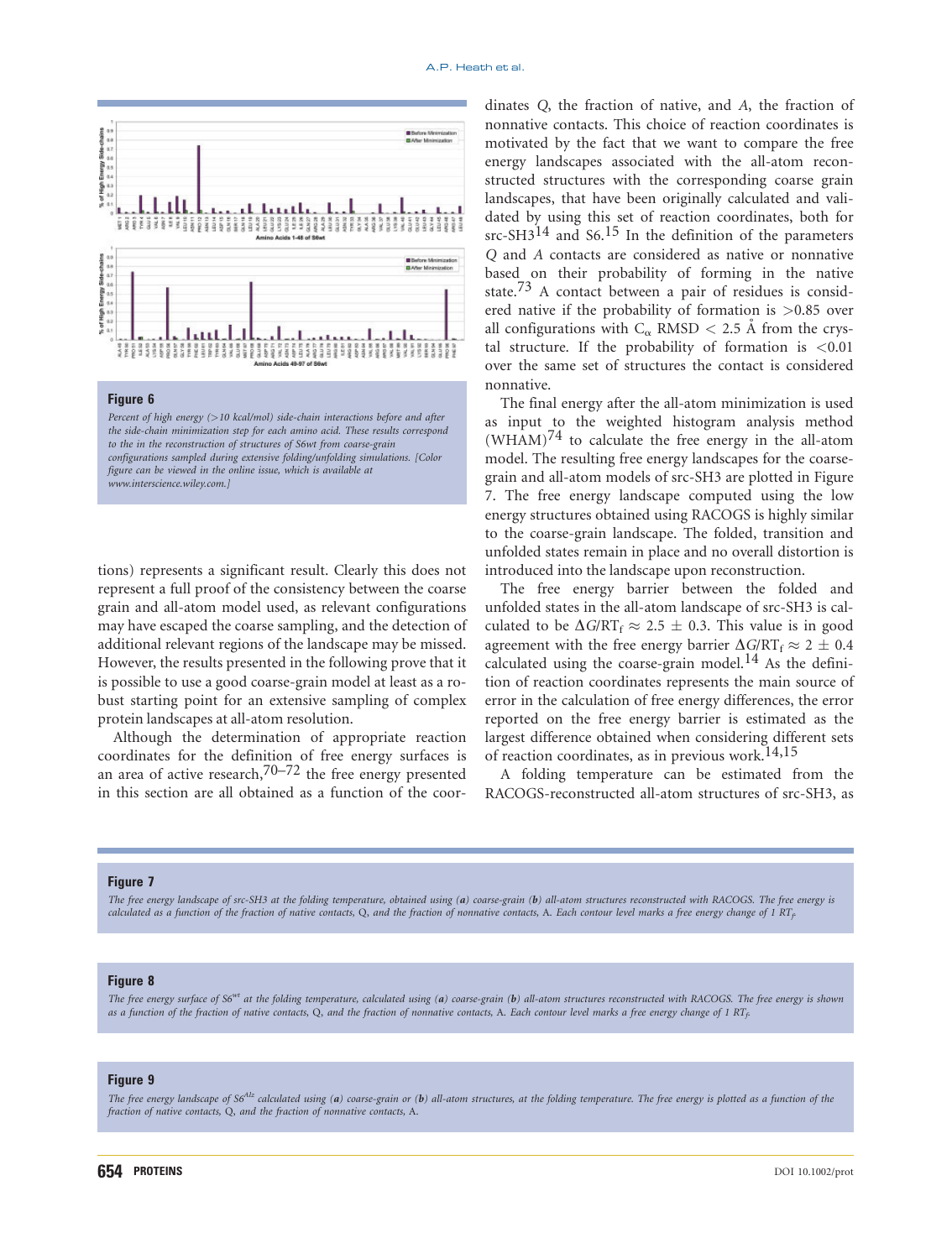



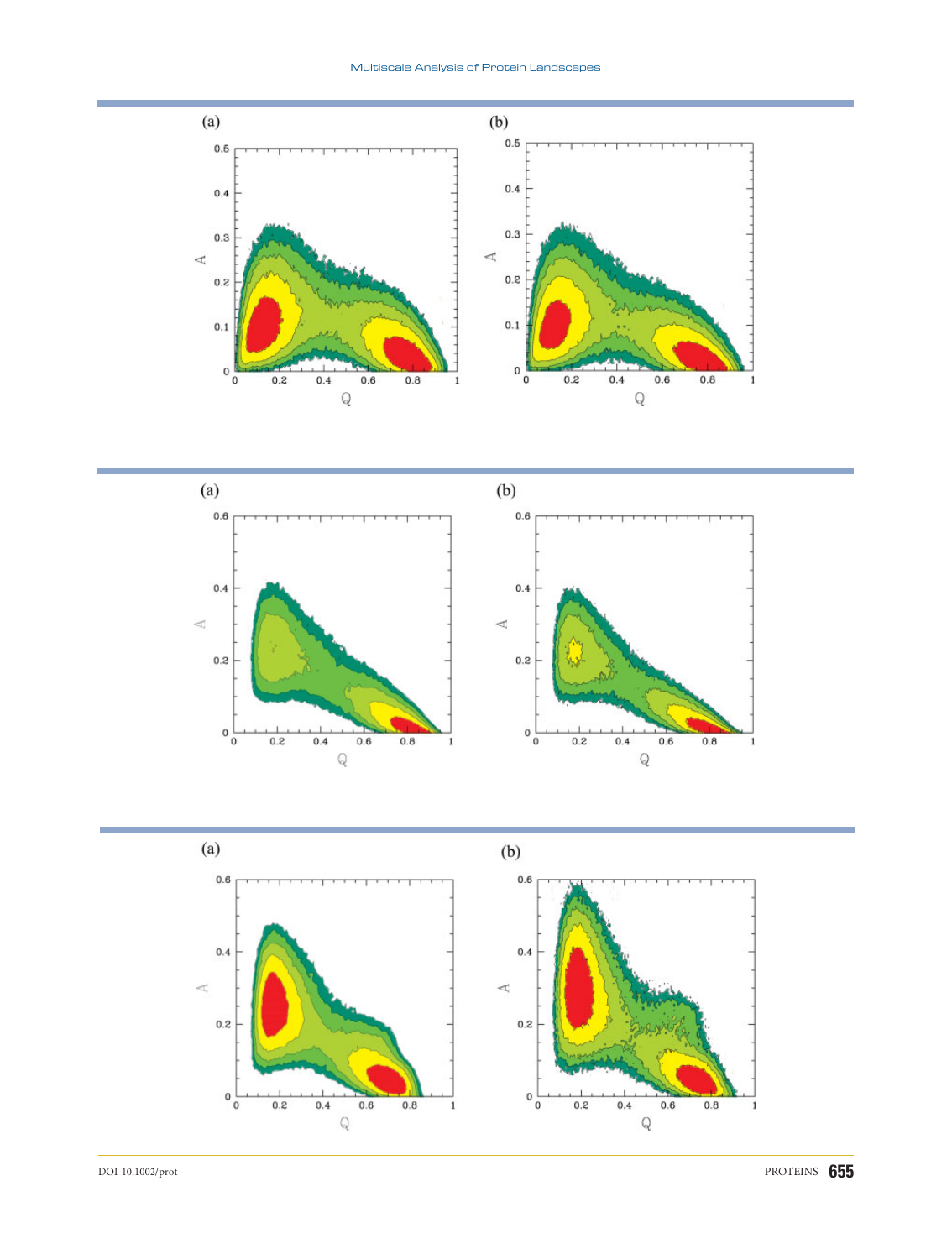the peak of the heat capacity curve as a function of temperature. The resulting folding temperature is  $T_f = 350 \pm 100$ 5 K. This result is in remarkable agreement with the experimentally measured folding temperature of 356 K. $62$ 

The same free energy landscape comparison was performed for S6. The free energy plots were again calculated using the reaction coordinates Q and A along with the energy of the final all-atom minimized structure using WHAM. The landscapes for S6<sup>wt</sup> are shown in Figure 8, which shows a high level of similarity between the two free energy landscapes for the all-atom and the coarse-grain structures. The transition state occurs at the same place in both plots with the barriers remaining at a similar height: The free energy barrier in the all-atom landscape of  $S6^{wt}$  is calculated to be  $\Delta G/RT_f \approx 1.5 \pm 0.5$ , in good agreement with the free energy barrier  $\Delta G/RT_f$  $\approx$  1.7  $\pm$  0.7 calculated using the coarse-grain model.<sup>15</sup> The folding temperature calculated by using the all-atom reconstructed structures of S6<sup>wt</sup> is  $T_f = 384 \pm 5$  K. This value is again in remarkable agreement with the experimental folding temperature of 383 K.

# "Zooming In" the misfolded states of S6<sup>Alz</sup>

The free energy landscapes for  $S6^{Alz}$  calculated using all-atom or coarse-grain structures are shown in Figure 9. Again, the folded and unfolded states stay quite similar between the coarse-grain and all-atom models. Previous studies on  $S6^{Alz}$  have shown that this mutant can easily remain trapped in partially misfolded states during the folding process.<sup>15</sup> The population of these misfolded traps appear as a ''bulge'' in the free energy landscape around  $Q \approx 0.7$  and  $A \approx 0.2$ , that is not present in the landscape of  $56<sup>wt</sup>$  (see Figs. 8 and 9). Moreover, the comparison of Figures  $8(a)$  and  $9(a)$  shows that the position of the native state of  $S6^{Alz}$  is shifted in the free energy landscape of  $S6^{Alz}$  with respect to the native state of  $S6^{wt}$ . This shift is confirmed by a difference of  $\approx$ 4.15 Å RMSD between the crystal structures of S6<sup>wt</sup> (PDB code 1RIS) and S6Alz (PDB code 1QJH) and can be explained by the increased flexibility and the formation of nonnative contacts detected in the native state of  $S6<sup>Alz</sup>$  (see Ref. 15 for detail). Figures 8(b) and 9(b) show that when the allatom detail is added to the coarse-grain structure the main features associated with the free energy landscape of  $S6<sup>Alz</sup>$  are preserved. It is worth noting that the bulge in the landscape associated with the population of partially misfolded structures becomes larger and more distinct when all-atom detail is added, signaling that the misfolded states are partially stabilized in the all-atom structures. This is in good agreement with experimental results, detecting off-pathways traps and partially stable aggregates during the folding of  $S6^{Alz}$ .67

A closer look at the partially misfolded structures populated during the folding of  $S6<sup>Alz</sup>$  yields information on the misfolding mechanism. Figures 10(b,d) show two orientations of the structure representative of the most populated cluster emerging from a cluster analysis performed on all the structures in the bulge region of the all-atom reconstructed landscape. We used a simple "leader algorithm"<sup>75</sup> to perform the clustering. The distance between each structure was measured using the RMSD calculated over all of the heavy atoms, with the cutoff distance for each cluster set to  $RMSD = 5\text{\AA}$ . The crystal structure (i.e., the native state of  $S6<sup>wt</sup>$ ) is shown for comparison in Figure  $10(a,c)$  [with the same orientations as in Fig. 10(b,d), respectively]. Figure 10 reveals that while b-strands 1 and 2 do not interact in the correctly folded structures (as they reside at apposite sides of Strand 3 in the  $\beta$ -sheet), these two strands pack against each other in the misfolded structure. Moreover, while Strands 1, 3, and 4 retain an almost-native structure, larger differences are detected in Strand 2. In particular, Strand 2 migrates toward the interior of the protein, disrupting the packing of the hydrophobic core. Figure 10 shows that the reconstructed all-atom structure is stabilized by the formation of multiple interactions between the side-chains of Strands 1 and 2 and the overall repacking of the four  $\beta$ -strands. Interestingly, Strand 2 represents the part of the protein involved in the formation of interprotein interactions in the tetrameric crystal structure of S6<sup>Alz</sup>.<sup>67</sup> The same stretch of residues is the segment of S6<sup>Alz</sup> with increased homology to the Alzheimer peptide β-AP, and it thought to be responsible for the increased aggregation propensity of the protein.15,67 Moreover, recent experimental investigations have shown that Strand 2 is not part of the folding nucleus of S6, neither for the wild-type nor for any of its circular permutants (Mikael Oliveberg, personal communication), leaving open the possibility of populating a misfolded state characterized by the mispacking of Strand 2 either in the late stages of the folding process, or even as an alternative state accessible by fluctuation from the native state. The formation of this mispacked structure may trigger the observed misfolding and aggregation of S6<sup>Alz</sup>.

The fact that the introduction of all-atom detail in protein configurations obtained with a coarse grain model creates physically relevant misfolded structures supports the idea that simplified models can indeed provide a robust starting point to characterize even complex folding scenarios, and multiscale strategies built on these models may offer a powerful tool to investigate the interplay between folding/misfolding/aggregation mecha $nisms.$ <sup>15,76–79</sup>

## Probing the TSE of src-SH3

Coarse-grain simulations provide an extensive sampling of protein conformations over a long time scale. However, moving to an all-atom representation is necessary to perform a detailed structural analysis of the conformational states of the protein. RACOGS allows this analysis to be per-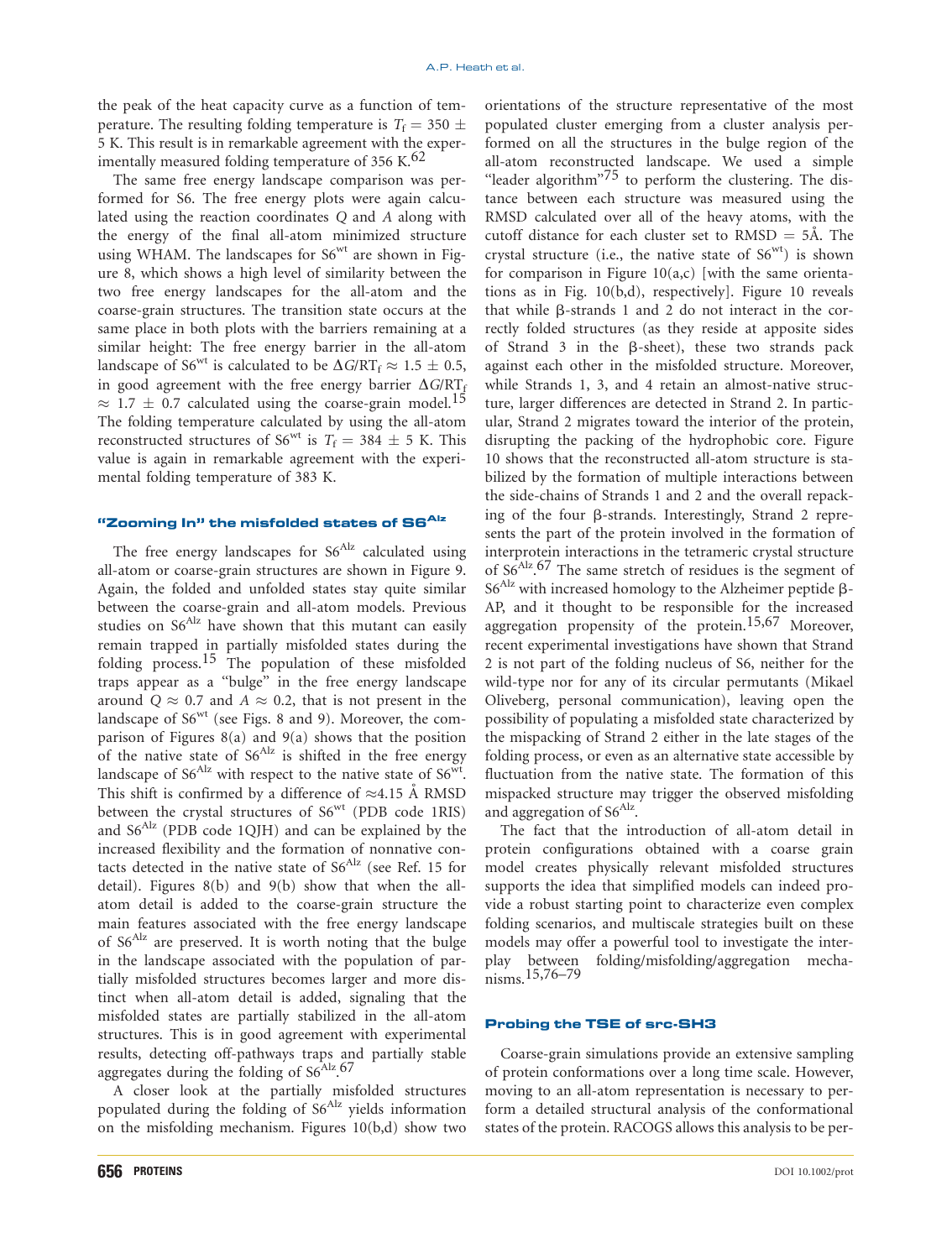

Two orientations of a representative misfolded structure of S6<sup>Alz</sup> are compared with the corresponding orientations of the native structure of S6<sup>wt</sup>. The front view of the native structure is shown in (a), and the corresponding view of the misfolded state is shown in (b), while the side view of the same native and misfolded structure are shown in (c) and (d), respectively. The comparison of these structures reveals that the misfolding is mainly caused by the mispacking of strand b2. [Color figure can be viewed in the online issue, which is available at www.interscience.wiley.com.]

formed on proteins simulated using coarse-grain techniques. Since there is a relatively large body of both experimental and theoretical knowledge on the folding mechanism of src-SH3,62,73,80–91 we can compare our set of allatom structures of src-SH3 with previous results, particularly on the characterization of the TSE of this protein. In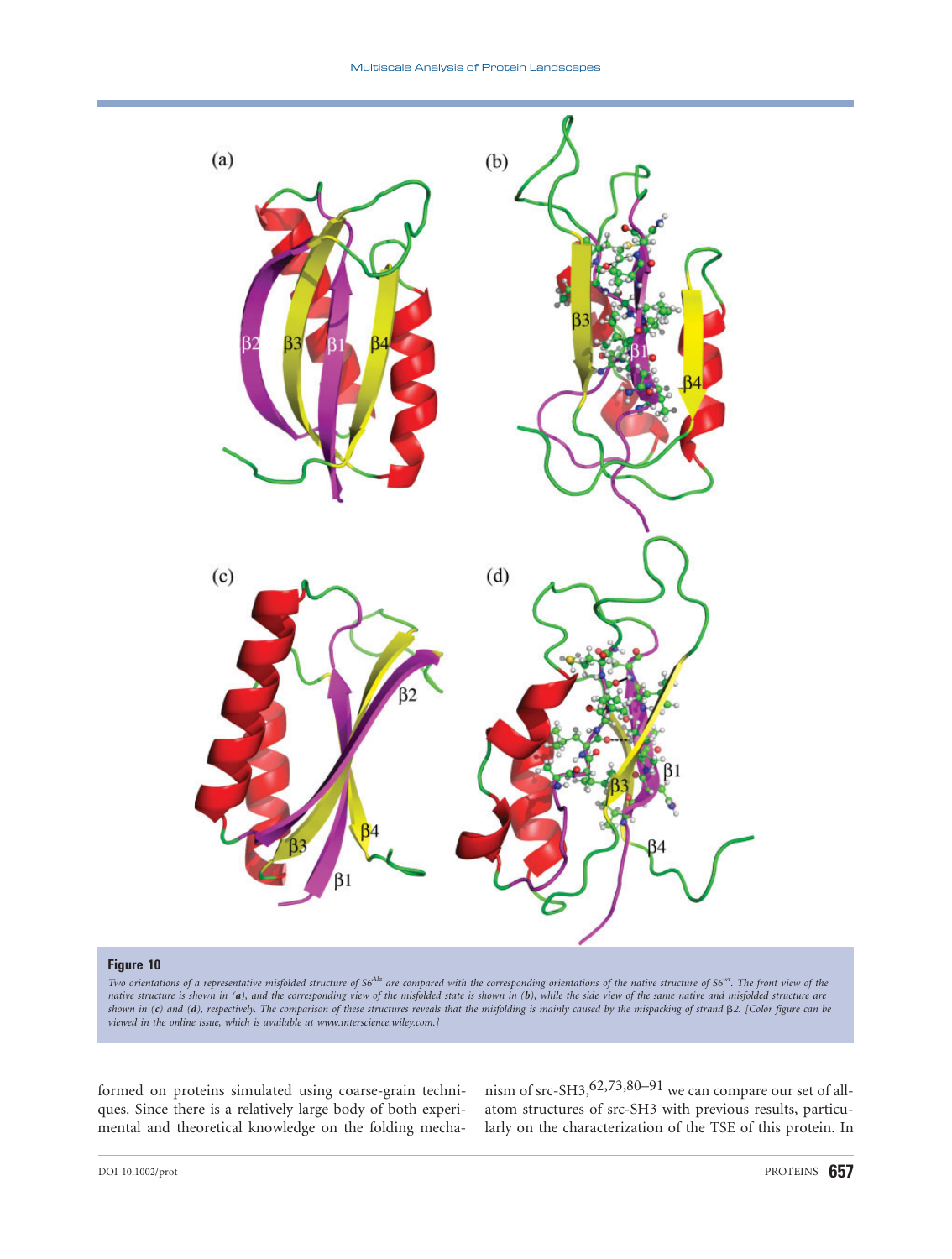

Figure 11 (a) Distribution of cluster size for the cluster obtained in the analysis of the all-atom reconstructed transition state ensemble of src-SH3. The all-atom contact maps for the four most populated clusters are shown: (b) Top half of the map corresponds to the most populated cluster, the bottom half to the second most populated; (c) Top half corresponds to the third most populated cluster, bottom half to the fourth. Different shades of blue are used to illustrate different probability of formation for the native contacts, from white to deep blue (the contacts with higher probabilities are in deep blue, lower probabilities are in white). Different shades of red are used for the nonnative interactions, from white to deep red.

the following we present a detailed comparison between the all-atom structures produced by RACOGS and what is known about the TSE of src-SH3. Following Das et al.,  $^{14}$ the TSE was determined as the top of the free energy barrier, by using the reaction coordinates Q and A. Low energy all-atom structures with a value of  $Q \in (0.4–0.5)$ 

and a value of  $A \in (0.08–0.14)$  were considered TSE structures. This selection produced 10,044 structures.

## Cluster analysis of the TSE structures

A cluster analysis was performed on the 10,044 allatom structures representing the transition state of src-



Figure 12 Contact map for (a) coarse-grain structures (b) all-atom structures of src-SH3 reconstructed with RACOGS. The upper half of each map corresponds to the transition state ensemble; the lower half to the folded state. The coloring is the same as in Figure 11.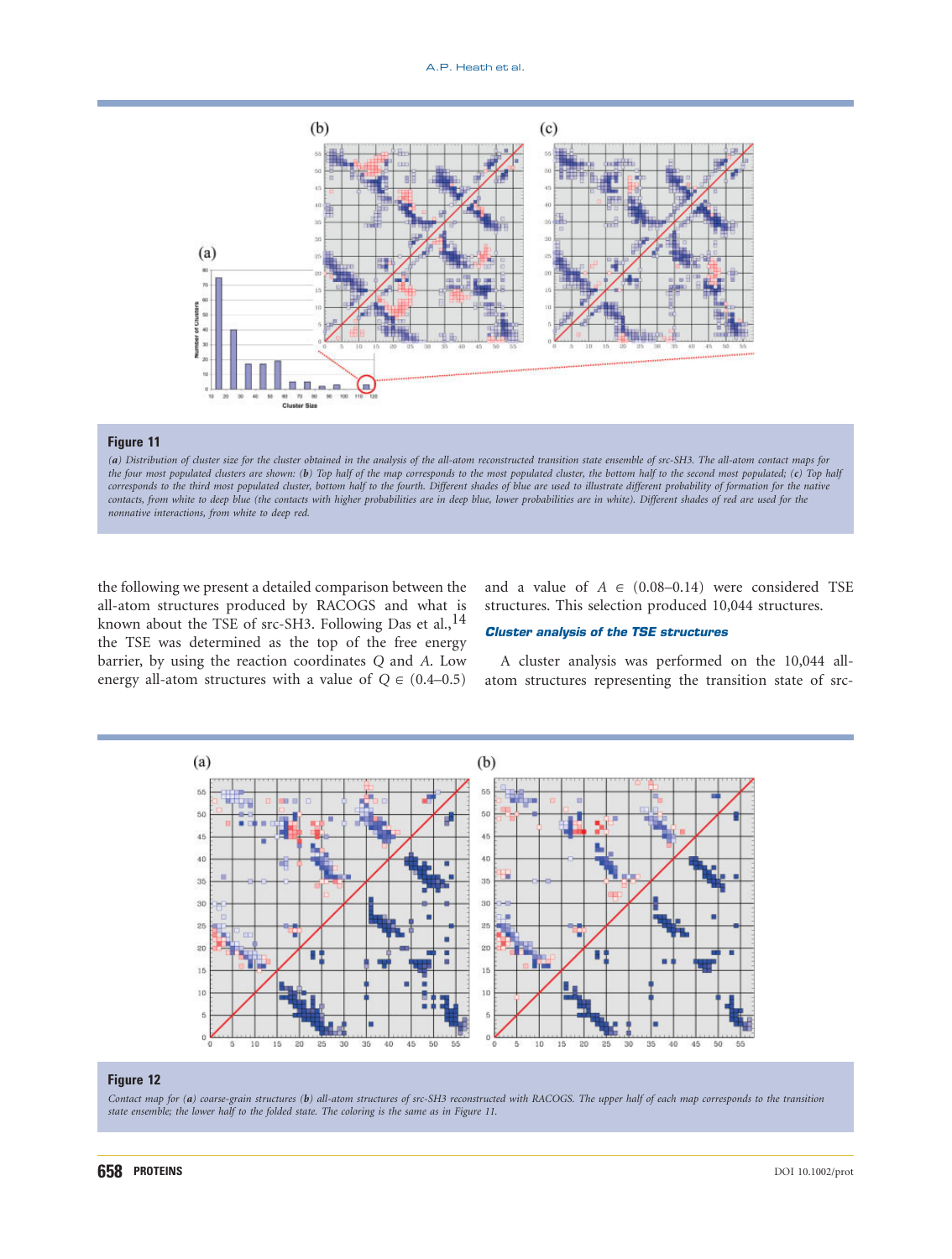SH3, to identify which structural components more probably formed in the TSE. As in the cluster analysis for S6, a simple "leader algorithm"<sup>75</sup> was used for the clustering, with the cutoff distance for each cluster set to  $RMSD = 5$  Å. The analysis produced a total of 1745 clusters, with sizes distributed as illustrated by Figure  $11(a)$ . Figure  $11(b,c)$  shows the contact maps associated with the four most populated clusters (each representing more than 100 structures). The contacts in Figure 11 are "all-atom contacts", that is, two amino acids are considered in contact if any of their heavy atoms are within 4.5 A˚ of each other. All-atom contacts are also identified as native or nonnative by their probability of forming in the native state. If the probability of a contact forming in the native state is higher than in the transition state then the contact is considered native, otherwise it is considered nonnative.

These contact maps illustrate similar secondary structure formation in the most highly populated clusters. The central three-stranded  $\beta$ -sheet is well formed, together with the interactions involving the distal loop and diverging turn, which is in good agreement with experimental results<sup>86</sup> and previous computational studies.80,87–89 The main difference between the clusters illustrated Figure 11(b) consists in the formation of different set of nonnative contacts, although there is an overall tendency to form nonnative interactions within the hydrophobic core of the protein in full agreement with the experimentally detected formation of a nonspecific hydrophobic cluster of nonnative contacts in the TSE of SH3.14,73,83,91

#### Contact map analysis of the TSE

The overall average features of the TSE associated with the coarse-grain and all-atom landscapes can be compared by means of  $C_{\alpha}$  contact maps. Figure 12 illustrate the results. The average  $C_{\alpha}$  contact map computed over all the TSE structures obtained from the coarse-grain simulation of  $src-SH3<sup>14</sup>$  is shown in part (a) of Figure 12, while the average map computed from the RACOGS all-atom structures is shown in part (b). In each map, the bottom right half represents the native state of the protein and the top left half is the transition state. Figure 12(a) shows that a cluster of nonnative contacts is formed around residues 40–50 and residues 15–25 in the TSE associated with the coarse-grain folding simulation of src-SH3 (see Ref. 14 for detail). As mentioned in the previous section, it has been shown that the formation of nonnative contacts in the hydrophobic core plays an important role in the folding process of src-SH3.<sup>73,83,91</sup> Figure 12(b) shows that the all-atom TSE reconstructed by RACOGS retains this cluster of nonnative contacts, consistently with the results obtained from the cluster analysis. Similar to what observed for S6<sup>Alz</sup>, a few nonnative contacts appear stabilized upon the reinsertion of all-atom detail.

# CONCLUSIONS

This work provides a solid starting point for multiscale protein simulations by examining the transition from coarse-grain to all-atom models. A number of coarsegrain models developed in the last decade reduce the structural detail of proteins in order to reach longer timescales in simulations. However, there has been little work on how to go in the opposite direction, from coarse-grain models to all-atom models, which is essential for multiscale techniques. We have filled this gap by providing an efficient and reliable method for producing low energy, all-atom structures from coarse-grain protein configurations called RACOGS. RACOGS was thoroughly tested and validated on both PDB and coarse-grain structures from simulations. The results showed that a key step of the method is the side-chain minimization, which substantially increased the number of low-energy, allatom structures produced from coarse-grain structures, particularly in regions far from the native state. The reconstructed all-atom structures were used to calculate free energy landscapes for src-SH3 and S6. A comparison with the free energy landscapes calculated using the coarsegrain structures showed no apparent distortion. Additionally, further examination of the all-atom structures obtained in the misfolded region of  $S6<sup>Alz</sup>$  and in the TSE src-SH3 showed good agreement with previous experimental and computational evidence.

By demonstrating that it is feasible to reliably and quickly move between a coarse-grain model and an allatom model, this work has opened a door for future work on multiscale simulations.

# ACKNOWLEDGMENTS

APH is supported by a NSF Graduate Research Fellowship. The Rice University Cray XD1 Research Cluster used for the calculations is supported in part by a Major Research Infrastructure grant from NSF, Rice University and partnerships with AMD and Cray. We acknowledge Payel Das for her contributions to the initial stages of this project, and Silvina Matysiak for her help on the coarse-grain modeling of S6. We are grateful to Mikael Oliveberg for insightful discussions and for sharing with us the experimental data on S6.

# REFERENCES

- 1. Praprotnik M, Delle Site L, Kremer K. Adaptive resolution molecular-dynamics simulation: changing the degrees of freedom on the fly. J Chem Phys 2005;123:224106.
- 2. Neri M, Anselmi C, Cascella M, Maritan A, Carloni P. Coarsegrained model of proteins incorporating atomistic detail of the active site. Phys Rev Lett 2005;95:218102.
- 3. Shi Q, Izvekov S, Voth GA. Mixed atomistic and coarse-grained molecular dynamics: simulation of a membrane-bound ion channel. J Phys Chem B 2006;110:15045–15048.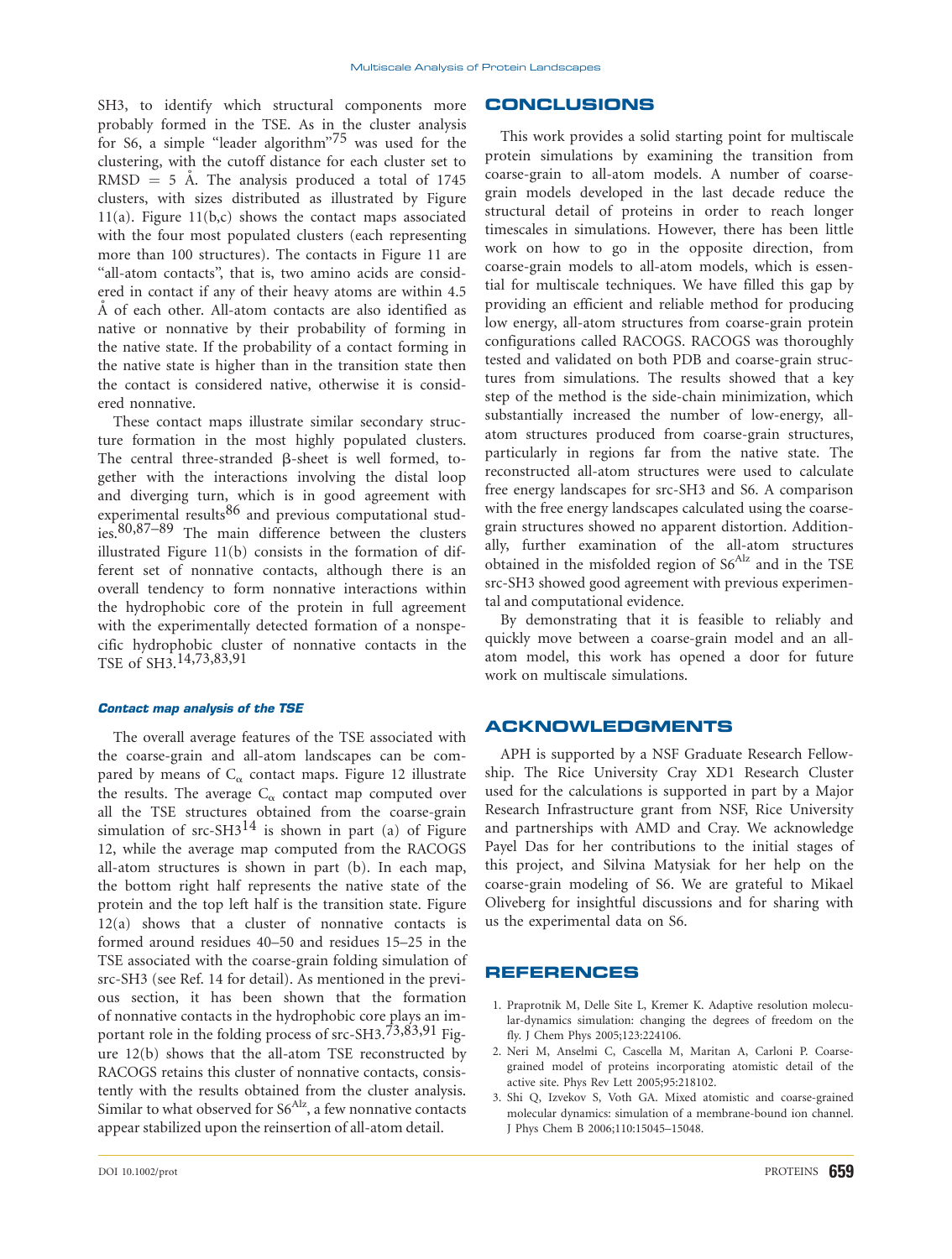- 4. Fan ZZ, Hwang JK, Warshel A. Using simplified protein representation as a reference potential for all-atom calculations of folding free energy. Theor Chem Acc 1999;103:77–80.
- 5. De Mori GM, Colombo G, Micheletti C. Study of the Villin headpiece folding dynamics by combining coarse-grained Monte Carlo evolution and all-atom molecular dynamics. Proteins 2005;58:459–471.
- 6. Ding F, Guo W, Dokholyan NV, Shakhnovich EI, Shea JE. Reconstruction of the src-SH3 protein domain transition state ensemble using multiscale molecular dynamics simulations. J Mol Biol 2005;350:1035–1050.
- 7. Lyman E, Ytreberg FM, Zuckerman DM. Resolution exchange simulation. Phys Rev Lett 2006;96:028105.
- 8. Christen M, van Gunsteren WF. Multigraining: an algorithm for simultaneous fine-grained and coarse-grained simulation of molecular systems. J Chem Phys 2006;124:154106.
- 9. Kwak W, Hansmann UH. Efficient sampling of protein structures by model hopping. Phys Rev Lett 2005;95:138102.
- 10. Hess B, Len S, van der Vegt N, Kremer K. Long time atomistic polymer trajectories from coarse grained simulations: bisphenol-A polycarbonate. Soft Matter 2006;2:409–414.
- 11. Praprotnik M, Delle Site L, Kremer K. Adaptive resolution scheme for efficient hybrid atomistic-mesoscale molecular dynamics simulations of dense liquids. Phys Rev E 2006;73:066701.
- 12. Bedrov D, Ayyagari C, Smith G. Multiscale modeling of poly(ethylene oxide)-poly(propylene oxide)-poly(ethylene oxide) triblock copolymer micelles in aqueous solution. J Chem Theory Comput 2006;2:598–606.
- 13. Berman HM, Westbrook J, Feng Z, Gilliland G, Bhat TN, Weissig H, Shindyalov IN, Bourne PE. The Protein Data Bank. Nucleic Acids Res 2000;28:235–242.
- 14. Das P, Matysiak S, Clementi C. Balancing energy and entropy: a minimalist model for the characterization of protein folding landscapes. Proc Natl Acad Sci USA 2005;102:10141–10146.
- 15. Matysiak S, Clementi C. Minimalist protein model as a diagnostic tool for misfolding and aggregation. J Mol Biol 2006;363:297–308.
- 16. Bassolino-Klimas D, Bruccoleri RE. Application of a directed conformational search for generating 3-D coordinates for protein structures from a-carbon coordinates. Proteins 1992;14:465–474.
- 17. Rey A, Skolnick J. Efficient algorithm for the reconstruction of a protein backbone from the  $\alpha$ -carbon coordinates. J Comput Chem 1992;13:443–456.
- 18. Liwo A, Pincus MR, Wawak RJ, Rackovsky S, Scheraga HA. Calculation of protein backbone geometry from a-carbon coordinates based on peptide-group dipole alignment. Protein Sci 1993;2:1697–1714.
- 19. Jones TA, Thirup S. Using known substructures in protein model building and crystallography. EMBO J 1986;5:819–822.
- 20. Claessens M, Van Cutsem E, Lasters I, Wodak S. Modelling the polypeptide backbone with 'spare parts' from known protein structures. Protein Eng 1989;2:335–345.
- 21. Reid LS, Thornton JM. Rebuilding flavodoxin from  $C\alpha$  coordinates: a test study. Proteins 1989;5:170–182.
- 22. Holm L, Sander C. Database algorithm for generating protein backbone and side-chain co-ordinates from a Ca trace: application to model building and detection of co-ordinate errors. J Mol Biol 1991;218:183–194.
- 23. Payne PW. Reconstruction of protein conformations from estimated positions of the Ca coordinates. Protein Sci 1993;2:315–324.
- 24. Milik M, Kolinski A, Skolnick J. Algorithm for rapid reconstruction of protein backbone from  $\alpha$  carbon coordinates. J Comput Chem 1997;18:80–85.
- 25. Feig M, Rotkiewicz P, Kolinski A, Skolnick J, Brooks CL. Accurate reconstruction of all-atom protein representations from side-chainbased low-resolution models. Proteins 2000;41:86–97.
- 26. Wang Y, Huq HI, de la Cruz XF, Lee B. A new procedure for constructing peptides into a given calpha chain. Fold Des 1998;3:1–10.
- 27. Dunbrack RL. Rotamer libraries in the 21st century. Curr Opin Struct Biol 2002;12:431–440.
- 28. Pierce NA, Winfree E. Protein design is NP-hard. Protein Eng 2002;15:779–782.
- 29. Chazell B, Kingsford C, Singh M. A semidefinite programming approach to side chain positioning with new rounding strategies. INFORMS J Comput 2004;16:380–392.
- 30. Huang ES, Koehl P, Levitt M, Pappu RV, Ponder JW. Accuracy of side-chain prediction upon near-native protein backbones generated by ab initio folding methods. Proteins 1998;33:204–217.
- 31. Xiang Z, Honig B. Extending the accuracy limits of prediction for side-chain conformations. J Mol Biol 2001;311:421–430.
- 32. Desmet J, De Maeyer M, Hazers B, Lasters I. The dead-end elimination theorem and its use in protein side-chain positioning. Nature 1992;356:539–542.
- 33. Goldstein RF. Efficient rotamer elimination applied to protein sidechains and related spin glasses. Biophys J 1994;66:1335–1340.
- 34. Keller DA, Shibata M, Marcus E, Ornstein RL, Rein R. Finding the global minimum: a fuzzy end elimination implementation. Protein Eng 1995;8:893–904.
- 35. De Maeyer M, Desmet J, Lasters I. All in one: a highly detailed rotamer library improves both accuracy and speed in the modelling of sidechains by dead-end elimination. Fold Des 1997;2:53–66.
- 36. Pierce NA, Spriet JA, Desmet J, Mayo SL. Conformational splitting: a more powerful criterion for dead-end elimination. J Comput Chem 1999;21:999–1009.
- 37. Gordon DB, Mayo SL. Branch-and-terminate: a combinatorial optimization algorithm for protein design. Structure 1999;7:1089–1098.
- 38. Looger LL, Hellinga HW. Generalized dead-end elimination algorithms make large-scale protein side-chain structure prediction tractable: implications for protein design and structural genomics. J Mol Biol 2001;307:429–445.
- 39. Liang S, Grishin NV. Side-chain modeling with an optimized scoring function. Protein Sci 2002;11:322–331.
- 40. Lee C, Subbiah S. Prediction of protein side-chain conformation by packing optimization. J Mol Biol 1991;217:373–388.
- 41. Bower MJ, Cohen FE, Dunbrack RL. Prediction of protein sidechain rotamers from a backbone-dependent rotamer library: a new homology modeling tool. J Mol Biol 1997;267:1268–1282.
- 42. Dunbrack RL, Karplus M. Backbone-dependent rotamer library for proteins. Application to side-chain prediction. J Mol Biol 1993; 230:543–574.
- 43. Tuffery P, Etchebest C, Hazout S, Lavery R. A new approach to the rapid determination of protein side chain conformations. J Biomol Struct Dyn 1991;8:1267–1289.
- 44. Pedersen JT, Moult J. Genetic algorithms for protein structure prediction. Curr Opin Struct Biol 1996;6:227–231.
- 45. Koehl P, Delarue M. Application of a self-consistent mean field theory to predict protein side-chains conformation and estimate their conformational entropy. J Mol Biol 1994;239:249–275.
- 46. Lee C. Predicting protein mutant energetics by self-consistent ensemble optimization. J Mol Biol 1994;236:918–939.
- 47. Mendes J, Baptista AM, Carrondo MA, Soares CM. Improved modeling of side-chains in proteins with rotamer-based methods: a flexible rotamer model. Proteins 1999;37:530–543.
- 48. Leach AR, Lemon AP. Exploring the conformational space of protein side chains using dead-end elimination and the A\* algorithm. Proteins 1998;33:227–239.
- 49. Samudrala R, Moult J. A graph-theoretic algorithm for comparative modeling of protein structure. J Mol Biol 1998;279:287–302.
- 50. Canutescu AA, Shelenkov AA, Dunbrack RL. A graph-theory algorithm for rapid protein side-chain prediction. Protein Sci 2003;12: 2001–2014.
- 51. Dukka Bahadur KC, Tomita E, Suzuki J, Akutsu T. Protein sidechain packing problem: a maximum edge-weight clique algorithmic approach. J Bioinform Comput Biol 2005;3:103–126.
- 52. Kingsford CL, Chazelle B, Singh M. Solving and analyzing sidechain positioning problems using linear and integer programming. Bioinformatics 2005;21:1028–1036.